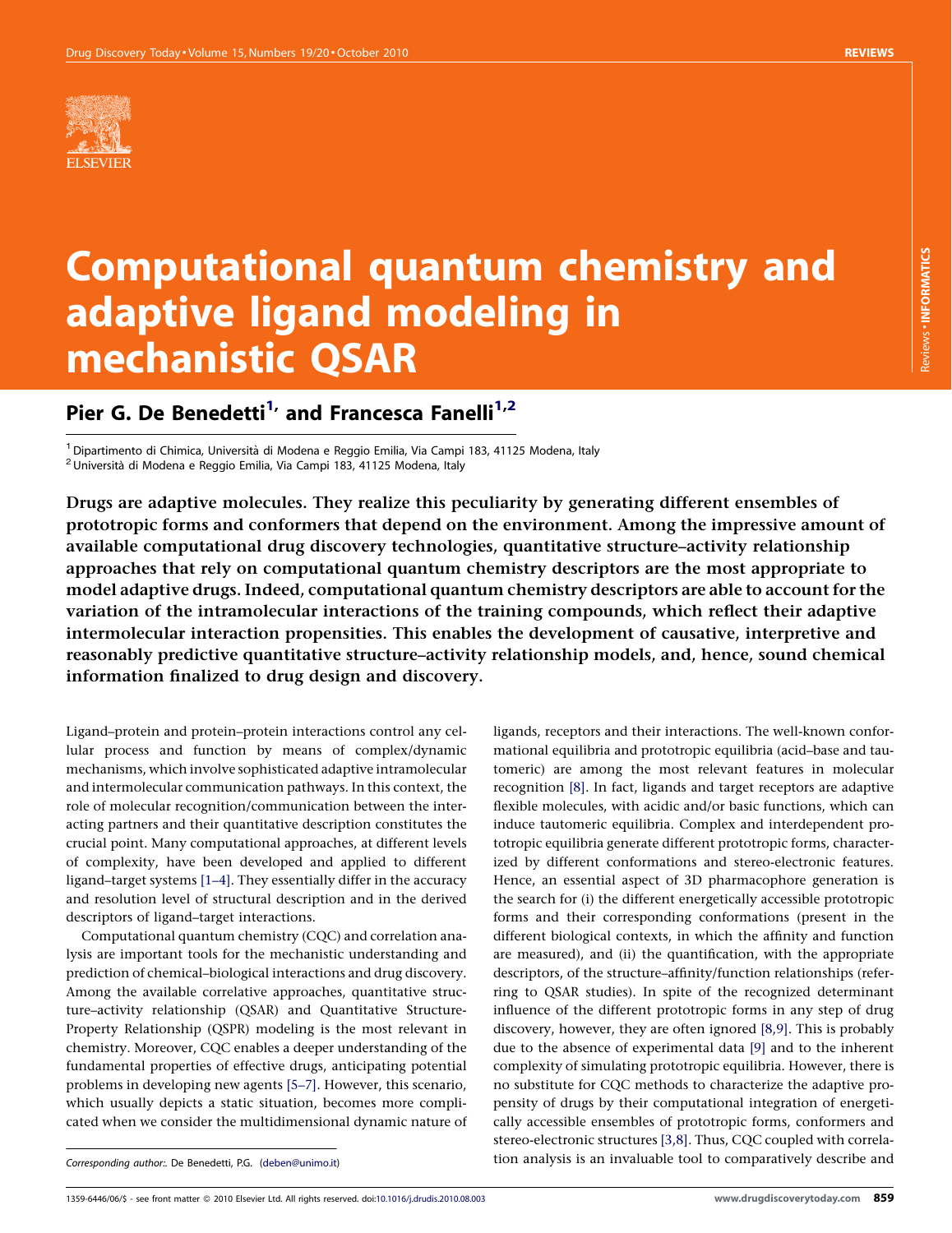<span id="page-1-0"></span>predict the drug adaptive pharmacophoric features in terms of simple and intuitive CQC-based causative molecular descriptors and mechanistic QSAR. Moreover, this conceptually simple scheme should overcome possible troubles in interpreting and correctly predicting the physicochemical properties and bioactivity of new molecules [\[10–14\].](#page-6-0)

In this article we illustrate, by means of appropriate examples, the concepts of adaptive drugs and the role of CQC-derived intermolecular interaction propensity descriptors of the ligands in interpretative and predictive QSAR models.

# Drugs as adaptive recognition and interacting systems

Ligand–receptor specificity relies on highly precise molecular interactions involving the spatial, electronic and dynamic structures of both ligand-binding and target-binding site [\[15\]](#page-6-0). Such interactions determine the activation or inhibition of receptors and/or enzymes, by information transfer and/or biochemical reactions [\[16\]](#page-6-0). The adaptive character of many drugs is essentially due to their organization in ensembles of prototropic forms and conformations that, in turn, depend on the environment and the stereo-electronic features of the bio-receptor binding site. In this

respect, the similarity/diversity classification of ligands should be also based on the quantification of their adaptive molecular recognition and interaction propensities [\[17–19\].](#page-6-0) Several modeling strategies are currently available, which describe the adaptive molecular recognition with the goal of better understanding protein function and designing drugs [\[3,20\].](#page-6-0) They can be broadly classified into 'direct or structure-based' and 'indirect or ligandbased' [\[21\].](#page-6-0) The aims of both approaches are the determination of the adaptive 3D stereo-electronic complementary features of the ligand–target complexes [\[22\]](#page-6-0).

#### Ligand–biomolecular receptor binding: QSAR modeling

QSAR analysis correlates information on molecular structure with information on molecular properties. Hence, QSAR is essentially dependent on the information content of the selected training set (TS) of molecules (statistical sample) and on the ways this information is analyzed, extracted, quantified and represented (Scheme 1). QSAR is based on the assumption that the molecular structure must contain the features responsible for its physical, chemical and biological properties. QSAR addresses the problem of generating correlative models between experimentally determined biolo-



SCHEME 1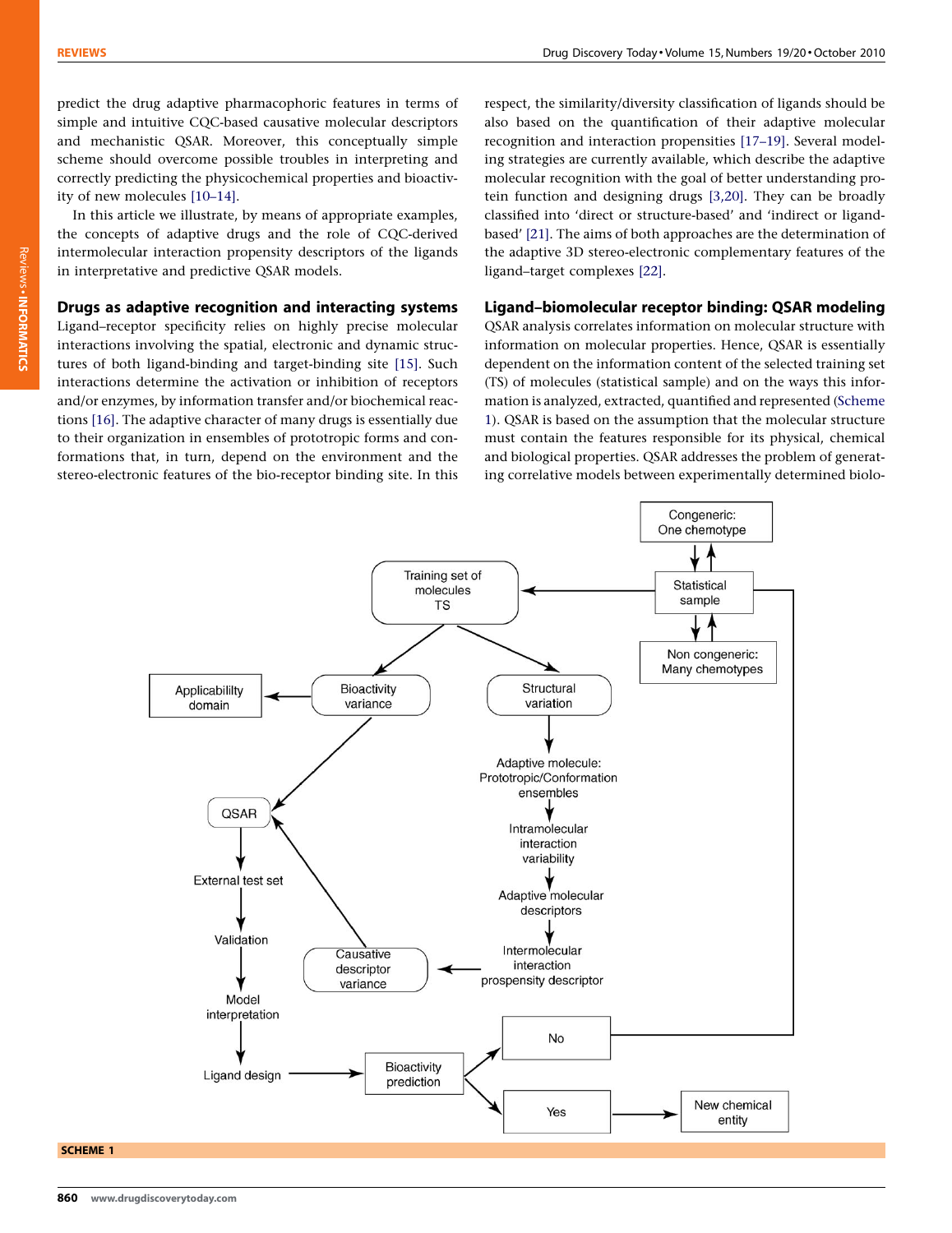gical/pharmacological data values for the TS and their experimental and/or computational descriptors. The aims are to explain the causative mechanisms of bioactivity in terms of molecular descriptors of the ligands (and the target) and to predict the bioactivity of new analogs. This implies that the variation of the biological function/affinity of the studied TS needs to be translated into a physicochemical formalism, which confers mechanistic interpretability to the QSAR model. Attention should be paid, however, to the selection of molecular/intermolecular descriptors and, above all, to their variations. This selection should be also driven by sound physical hypotheses on the adaptive interaction propensity of the ligands toward the target receptor, rather than by iteratively searching combinations of molecular descriptors, ultimately leading to the set that forces the best data onto an acceptable response landscape. In this context, the statistical goodness is evaluated by a fitness function that selects, among thousands of descriptors, those descriptors that predict the bioactivity with the best statistics [\[10\].](#page-6-0) This implies that if the number of molecular descriptors tends towards infinity, the QSAR model tends towards statistical perfection. Recalling the two founding aspects of QSAR modeling (i.e. the interpretative and the predictive ones), the former turns out to be the most relevant in the context of causative QSAR.

### Local, pharmacophore-based and global QSAR models

QSAR modeling can be schematically classified as local, pharmacophore-based and global. Local or substituent-based models, which consider a limited chemical space (the TS is strictly congeneric), are usually easily interpretable and predictive. Local QSAR (2D-QSAR) is an extension of Hammett's equation to biological systems (Hansch's analysis). 2D-QSAR modeling can be efficiently used in the lead optimization step, by modifying type and position of small substituents on a large common chemical scaffold recognized to bear a specific bioactivity. In this framework, bioactivity is modulated by the different effects/properties of the substituents (electronic, steric and lipophilic). Being 2D-QSAR models based on the properties of substituents and their additive mechanistic effects, however, no information can be inferred about the mechanism of intramolecular interactions/ electronic perturbations induced by the variable substituents or about the adaptive intermolecular interaction propensities of the ligands and their derived electronic/reactivity descriptors.

By contrast, the pharmacophore-based QSAR models expand the chemical and biological space explored on the basis of a common mechanistic interpretation of drug interaction [\[23,24\].](#page-6-0) According to the IUPAC definition, 'A pharmacophore is the ensemble of steric and electronic features that is necessary to ensure the optimal supramolecular interactions with a specific biological target structure and to trigger (or to block) its biological response...The pharmacophore can be considered as the largest common denominator shared by a set of active molecules [\[23\].](#page-6-0)' This definition perfectly integrates the above outlined concepts on conformational and prototropic ensembles. Thus, the concept of pharmacophore can be considered as a derivation and extension of the common biospecific molecular scaffold (parent compound) shared by the TS in 2D-QSAR modeling. This extension reflects the adaptive conformational/prototropic propensity and dynamic nature of ligands and the target binding site. The common interacting structural features of the TS that define the pharmacophore are usually considered qualitative constant elements, however, and their possible quantitative variations, in terms of ligand/ pharmacophore electronic structure, are frequently ignored.

Finally, the global models are heavily based on statistics and on different similarity search algorithms (including 3D-pharmacophore search) and consider a very large number of compounds characterized by considerably different and (apparently) unrelated chemical structure [\[4\].](#page-6-0) In this context, recent QSAR concepts have been developed in a multi-dimensional ligand-property/descriptor space (4D-6D/QSAR) [\[25\]](#page-6-0). Although these are useful QSAR approaches, there seems to be a trade-off between statistically rigorous and sophisticated models, which are hard to interpret, and more simple visual models, which are less predictive but more interpretative than the former and, hence, useful for drug design [\[26\].](#page-6-0)

# On the interpretability, predictability, applicability and validity of QSAR models

The dualistic aspect of any QSAR model (i.e. interpretative and predictive [\[27\]\)](#page-6-0) is a sort of 'uncertainty principle' that governs its performance. In fact, if we improve the predictive aspect, we undermine (and complicate) the interpretative one and vice versa. In our view, the employment of descriptors that can be reliably interpreted and translated into chemical concepts and formalism, useful for the design of new chemical entities, is an essential requirement for any QSAR approach. In this respect, CQC methods enable, through the employment of causative molecular descriptors, to obtain mechanistic and self-explanatory QSAR models, which do not require any further complex statistical elaboration for the chemical interpretation of the obtained QSAR models, as very recently proposed [\[28\].](#page-6-0) Indeed, CQC-based QSAR models profit from a detailed description of the intermolecular interaction propensity of the TS compounds in terms of quantum chemical reactivity descriptors computed on all (in principle) the energetically accessible prototropic forms and conformers ([Scheme 1](#page-1-0)). This enables a complete and accurate analysis of the similarities and differences among the components of the considered TS. Hence, mechanistic information on drug–target interactions can be inferred from ligand-based CQC–QSAR modeling. In this framework, drug design and discovery are facilitated because the CQC description of drugs and their metabolites can be easily translated into new chemical entities (inverse QSAR problem). The following selected examples of CQC–QSAR models attempt to illustrate the above concepts. The employed CQC descriptors were computed by semi-empirical CQC methods that, for correlative purposes, are accurate enough and relatively fast [\[5,29,30\].](#page-6-0)

#### Selected examples: ligand-based QSAR modeling of enzyme–inhibitor interactions

The antibacterial sulfanilamides (SAs) and sulfones (SOs) are inhibitors of dihydropteroate synthase (DHPS) ([Fig. 1a](#page-3-0)), which catalyzes the condensation of dihydropyridine pyrophosphate and 4 aminobenzoate. This class of drugs has been the subject of extensive QSAR modeling [\[31\].](#page-6-0) Very recently, Doweyko [\[11\]](#page-6-0) compared two different statistically valid QSAR models of the bacteriostatic activity of SAs as an illustrative and contrasting example of correlation-inferred causation. One of the two considered models, the first to appear in the literature, correlated the activity of 50 SAs

INFORMATICS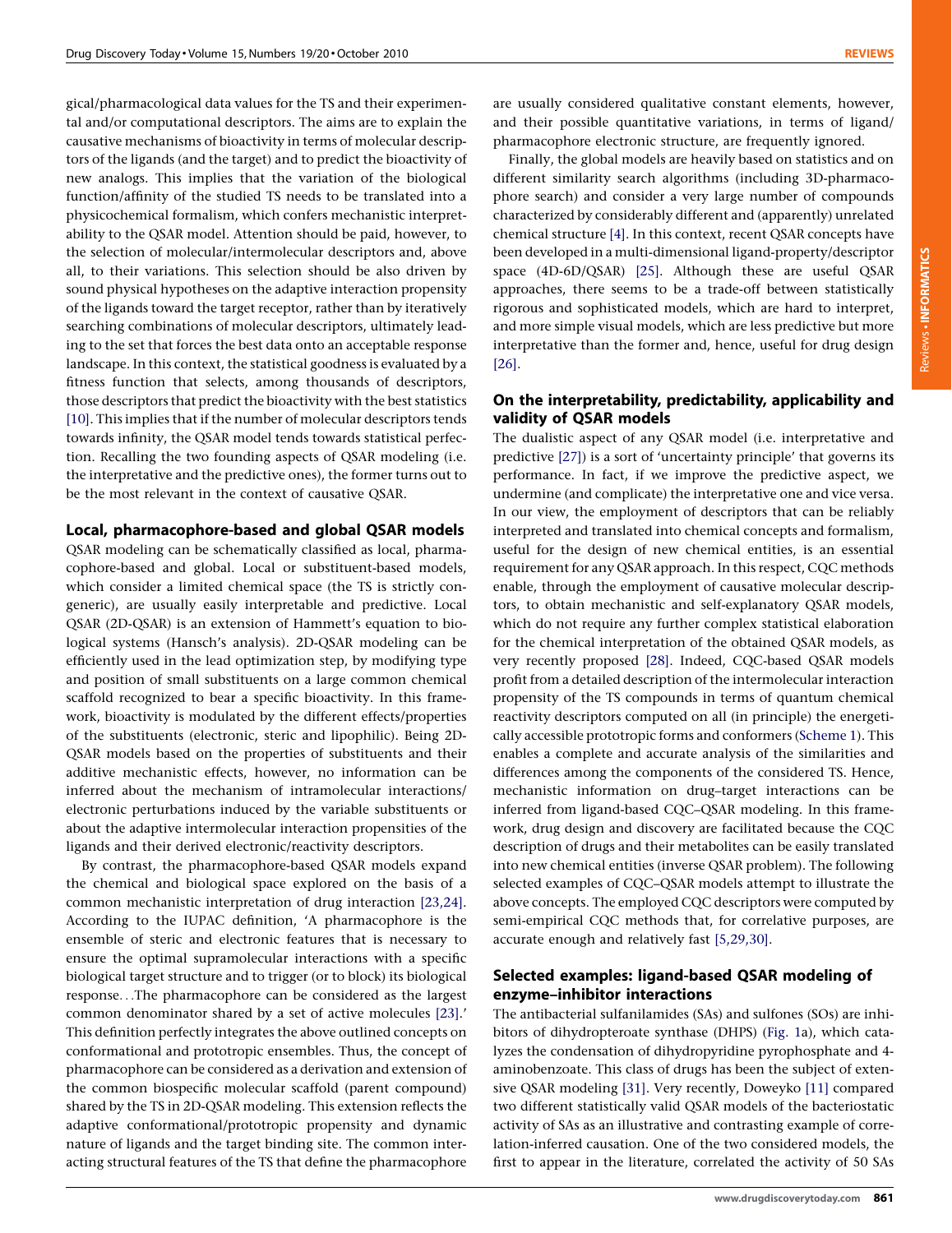<span id="page-3-0"></span>

#### FIGURE 1

Structural models of selected biosystems. Cartoons of the crystal structures are shown of (a) dihydropteroate synthase (PDB code: 1AJ0) in complex with sulfanilamide (orange), drawing in sticks the active site R63; (b) dihydrofolate reductase (PDB code: 3FRE) in complex with trimethoprim (orange) and nicotinamide adenine dinucleotide phosphate (NADPH, cyan), drawing in sticks the active site D27 and T111; cyan; (c) carbonic anhydrase (PDB code: 2WEJ) in complex with benzensulfonamide (orange), drawing in sticks selected active site residues (E106 and T199) and the Zn<sup>2+</sup> ion as a cyan sphere; and (d)  $\beta$ -AR (PDB code: 2RH1) in complex with carazolol (black), drawing in sticks the binding site aspartate (D113) conserved in the AMINE GPCRs.

with measured  $pK_a$  values, resulting in a parabolic relationship [\[32\]](#page-6-0). By contrast, the second model was the result of 3D-QSAR Comparative Molecular Field Analysis (CoMFA) analyses on the same set of compounds. The conclusion drawn by Doweyko, based upon the comparison of the two QSAR models, was that the 'interaction fields explain the variation in the observed bacteriostatic activity without the need to consider  $pK_{a'}$ . On these bases, the author inferred that two fundamentally different potential explanations for the biological variability of SAs were both statistically valid [\[11\]](#page-6-0). The occurrence of statistically valid QSAR models

with substantially different mechanistic implications is a frequent situation. In our opinion, this is due to the jungle of computational descriptors, to the automatism of QSAR methods and to the inadequate chemical knowledge of the correlative problem in hand. The fundamentals of this judgment reside in the results of CQC-based QSAR study of SA and SO inhibitors summarized below, which prove that an adequate description of variations in the electronic structure of congeneric series of compounds can lead to unequivocal mechanistic inferences [\[33–36\].](#page-6-0) Remarkably, according to the nature of the variable N-substituents (which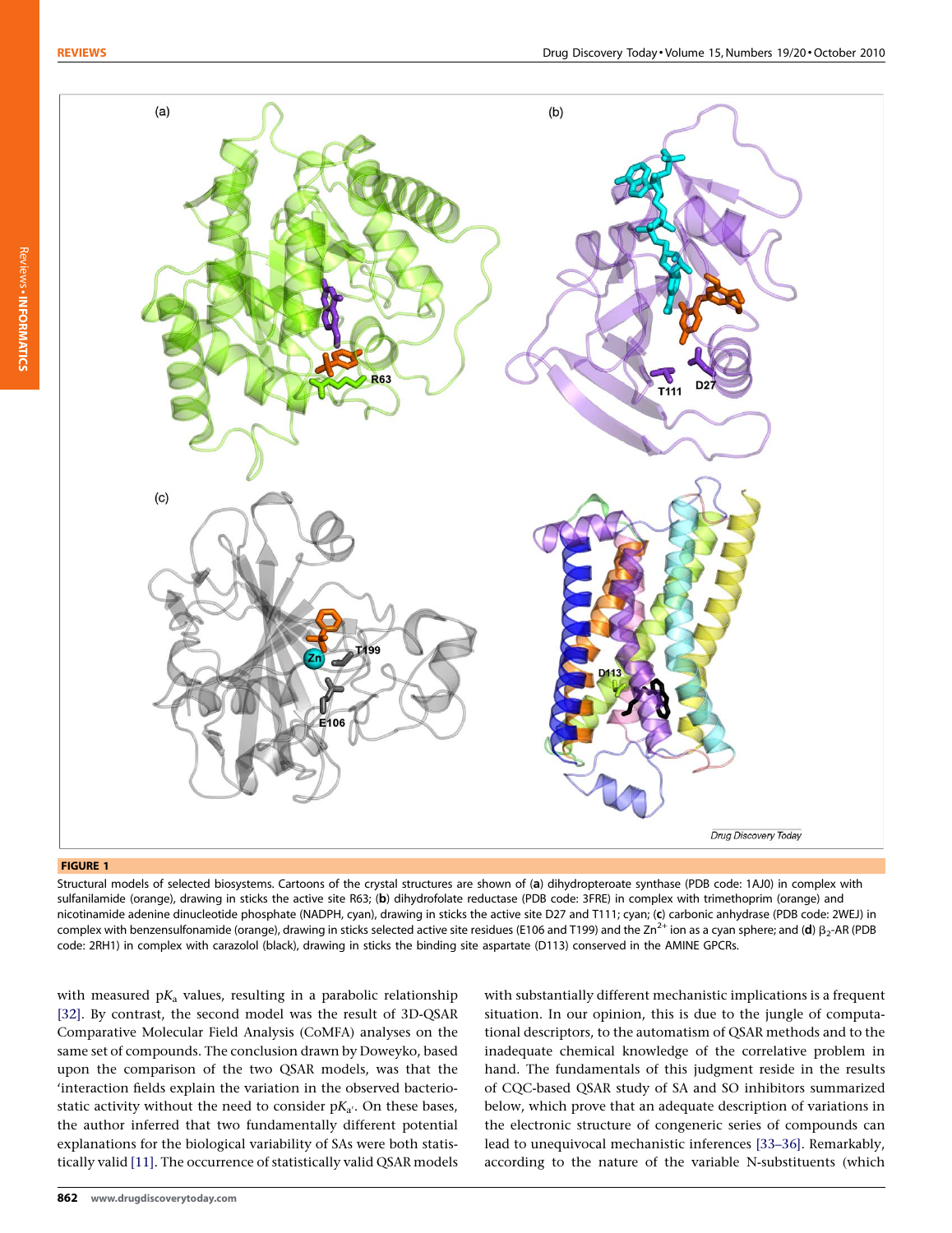<span id="page-4-0"></span>TABLE 1

Reviews -

Reviews . INFORMATICS INFORMATICS

| Selected QSAR models. |                                                                                                                                              |        |
|-----------------------|----------------------------------------------------------------------------------------------------------------------------------------------|--------|
| Eq. no.               | Equation                                                                                                                                     | Refs.  |
| (1)                   | $-$ logMIC <sub>50</sub> = $-37.12q_{ox}$ - 22.18; n = 26, r = 0.94, s = 0.50, F = 40.5                                                      | $[34]$ |
| (2)                   | $-\text{logDHPS}_{50} = -0.121(\pm 0.016)\Delta q_{\alpha x} + 13.57(\pm 2.19)$ ; n = 23, r = 0.94, s = 0.169, F = 166.13                    | $[35]$ |
| (3)                   | $log  _{50} = 106.8(\pm 12.7)q_{\odot} - 1.2(\pm 0.15)l + 57.9(\pm 6.6); n = 48, r = 0.945, s = 0.321, F = 183$                              | [49]   |
| (4)                   | $pK_{\text{SHT1A}} = 0.036(\pm 0.005)V_{\text{in}} - 6.6(\pm 0.61); n = 31, r = 0.83, s = 0.65, F = 66.20$                                   | $[57]$ |
| (5)                   | $pK_{\text{5+T1A}} = 6.60 \ (\pm 0.81) V_{\text{dif}} - 3.82 (\pm 0.30); n = 30, r = 0.83, s = 0.67, F = 62.67$                              | $[57]$ |
| (6)                   | $pK_{\alpha 1a} = 6.24(\pm 0.84)V_{\text{in}}/V_{\text{mol}} + 3.16(\pm 0.76)$ ; n = 34, r = 0.79, s = 0.48, F = 55.19                       | $[57]$ |
| (7)                   | $pK_{\alpha 1b} = 5.87(\pm 0.69)V_{in}/V_{mol} + 3.44(\pm 0.53); n = 30, r = 0.84, s = 0.49, F = 71.50$                                      | $[57]$ |
| (8)                   | $pK_{\alpha 1d} = 7.14(\pm 0.84)V_{\text{in}}/V_{\text{mol}} + 2.18(\pm 0.67); n = 31, r = 0.84, s = 0.58, F = 71.99$                        | $[57]$ |
| (9)                   | $pK_{\alpha 1d} = 9.74(\pm 1.14)V_{\text{dif}} + 5.17(\pm 0.33); n = 31, r = 0.84, s = 0.57, F = 72.86$                                      | $[57]$ |
| (10)                  | $pK_{\alpha 1a} = 5.74(\pm 0.65)V_{\text{dif}} - 2.14(\pm 0.44)f - P_{\pi-\pi}(C-O) + 8.61(\pm 0.35); n = 34, r = 0.86, s = 0.41; F = 43.24$ | $[57]$ |
| (11)                  | $pK_{\alpha 1b} = 0.017(\pm 0.0018)V_{\text{in}} - 0.0052(\pm 0.00062)$ WPSA-1 + 5.59( $\pm 0.42$ ); n = 30, r = 0.89, s = 0.43, F = 52.26   | $[57]$ |
| (12)                  | $pK_{\alpha 1d} = 7.08(\pm 0.68)V_{\alpha 1d} + 52.18(\pm 14.08)$ f-P <sub>o-T</sub> (C-X); n = 31; r = 0.90; s = 0.48; F = 59.84            | $[57]$ |
| (13)                  | $log(NMS/OXO-M) = 0.027(\pm 0.003)S_{2+4}$ HOMO* + 0.3( $\pm 0.2$ ); n = 29, r = 0.842, s = 0.614, F = 63.14                                 | [8]    |

Correlated biological properties include:  $-$ logMIC<sub>50</sub>, SA bacteriostatic activity;  $-$ logDHPS<sub>50</sub>, SO DHPS inhibition index; logIl<sub>50</sub>, sulfonamide CA inhibition index; pK<sub>5HT1A</sub>, pK<sub>a1a</sub>, pK<sub>a1a</sub>, pK<sub>a1a</sub>, pK<sub>a1a</sub>, pK<sub></sub> binding affinities for the 5HT1A, as well as the three  $\alpha$ 1-AR subtypes; log(NMS/OXO-M) cortical muscarinic efficacy. Correlated size/shape and quantum chemical descriptors include:  $q_{ox}$ oxygen total net charge of the –SO<sub>2</sub>  $\bar{g}$  group;  $\Delta q_{\rm ox}$  oxygen total net charge of the –SO<sub>2</sub>  $\bar{g}$  orygen total net charge of the –SO<sub>2</sub>NH<sub>2</sub> group; l, indicator variable; f-P $_{\pi-\pi}$ (C–O), bond order; f-P<sub>o- $\pi$ </sub>(C–X),  $\sigma$ - $\pi$  bond order (X signifies oxygen or nitrogen); WPSA-1, surface weighted charged partial surface area; S<sub>2+4</sub> HOMO\*, electrophilic superdelocalizability summed over the last three highest occupied molecular orbitals (HOMO) of the heteroatoms at positions 2 and 4;  $V_{\text{in}}$  and  $V_{\text{out}}$  inner and outer vdW volumes with respect to the vdW volume of the supermolecule V<sub>sup</sub>; V<sub>dif</sub> = V<sub>in</sub> - V<sub>out</sub>/V<sub>sup</sub>. Statistical parameters include n, number of compounds; r, correlation coefficient; s standard deviation; and F, Fisher's ratio; the numbers in parentheses are the 95% confidence intervals of regression coefficient and intercept.

modulate the  $pK_a$  values), in the test solution SAs can exist in different prototropic ensembles: amidic  $(4-NH_2-C_6H_4-SO_2-NH-$ R), imidic (4-NH<sub>2</sub>-C<sub>6</sub>H<sub>4</sub>-SO<sub>2</sub>-N=RH) and anionic (4-NH<sub>2</sub>-C<sub>6</sub>H<sub>4</sub>- $SO_2-N^-$ –R). The studies indicated that these different molecular forms show very different electronic features in their common moiety 4-NH<sub>2</sub>– $C_6H_4$ –SO<sub>2</sub>– (very similar to the substrate para-aminobenzoate  $4-NH_2-C_6H_4-CO_2^-$  and, consequently, different bioactivity [\[8\]](#page-6-0). On these bases, linear QSAR of large series of SAs and SOs led to the conclusion that the electronic structure of their common moiety – modulated by the variable prototropic forms, molecular scaffolds and substituents – is the determinant factor of the inhibitory potency (i.e. both bacteriostatic and enzymatic) of these ligands [\[33–36\]](#page-6-0). In particular, the more electron-rich the common moiety is, the more active the compounds are (Table 1, Eqs. (1) and (2)). In this respect, the substrate 4-aminobenzoate shows the best electronic features (i.e. the highest electron density on both the  $COO<sup>-</sup>$  and 4-NH<sub>2</sub> groups) [\[35\].](#page-6-0) Remarkably, the ligand-based QSAR model led the authors to hypothesize a sequence of events characterizing the interaction between SA/ SO and the DHPS active site [\[31\]](#page-6-0). The hypothesized interaction model was such that initially, the negative oxygen atom of the  $SO<sub>2</sub>$ group makes a charge-reinforced hydrogen bond (H-bond) with a positively charged amino acid residue of the enzyme ([Fig. 1a](#page-3-0)) and, successively, an electron flow from the  $4-NH_2$  group to the  $SO_2$ group becomes operative, thus increasing the H-bonding donor propensity of the amino group for the subsequent formation of the H-bond with an oxygen atom of dihydropyridine pyrophosphate. According to this model, the variable molecular scaffolds of SAs (substituted aryl and heteroaromatics) and SOs (multi-substituted aryl) were assumed not to be directly involved in the interaction with the enzyme's binding site [\[31\].](#page-6-0) The interaction model inferred from CQC-ligand-based QSAR was validated by recent X-ray structure determinations of the SA–DHPS and SO–DHPS complexes, thus supporting the interpretative potential of Quantum Chemical (QC) descriptors [\[37–40\]](#page-7-0).

Another interesting example of electronic/electrostatic interactions is given by the 5-benzyl-2,4-diaminopyrimidines [\[29\]](#page-6-0), which are highly selective inhibitors for bacterial dihydrofolatereductase [\(Fig. 1](#page-3-0)b). The conformational behavior of selected benzylpyrimidines has been extensively investigated in several studies, which, however, neglected the prototropic forms (i.e. protonated ligands) deputed to enzyme recognition [\[41–44\]](#page-7-0). The importance of considering the proper prototropic form was demonstrated by a computational study that showed the effects of protonation on the CQC descriptors computed on the minimum energy conformers of benzyl-pyrimidine [\[29\]](#page-6-0). Indeed, it was shown that protonation of N1, although necessary for productive electrostatic interaction with an active site aspartate, renders the adjacent 2 amino and 4-amino groups 1588 and 247 times more efficient Hbond donors (as evaluated by comparing the nucleophilic superdelocalizabilities of the N1-protonated form with that of the deprotonated one [\[29\]](#page-6-0)) towards several active site amino acids, namely the side chains of the conserved aspartate and threonine (for the 2-amino group; [Fig. 1](#page-3-0)b) and the backbone oxygen atom of two hydrophobic amino acids (for the 4-amino) [\[45,46\].](#page-7-0) Remarkably, the computed minimum energy conformer of the N1-protonated benzyl-pyrimidine was found to be very similar that in the crystal structure of the trimethoprim Escherichia coli dihydrofolatereductase binary and ternary (i.e. including NADPH) complexes [\[46\].](#page-7-0) The results of these studies suggested that the N1-protonated diaminopyrimidine framework has a central role in modulating the adaptive conformation and the efficiency of the H-bond network in the inhibitor–enzyme interaction.

Finally, another meaningful example of effectiveness of QC descriptors concerns the carbonic anhydrase (CA) inhibitors [\(Fig. 1](#page-3-0)c). The biological relevance of CA has been highlighted in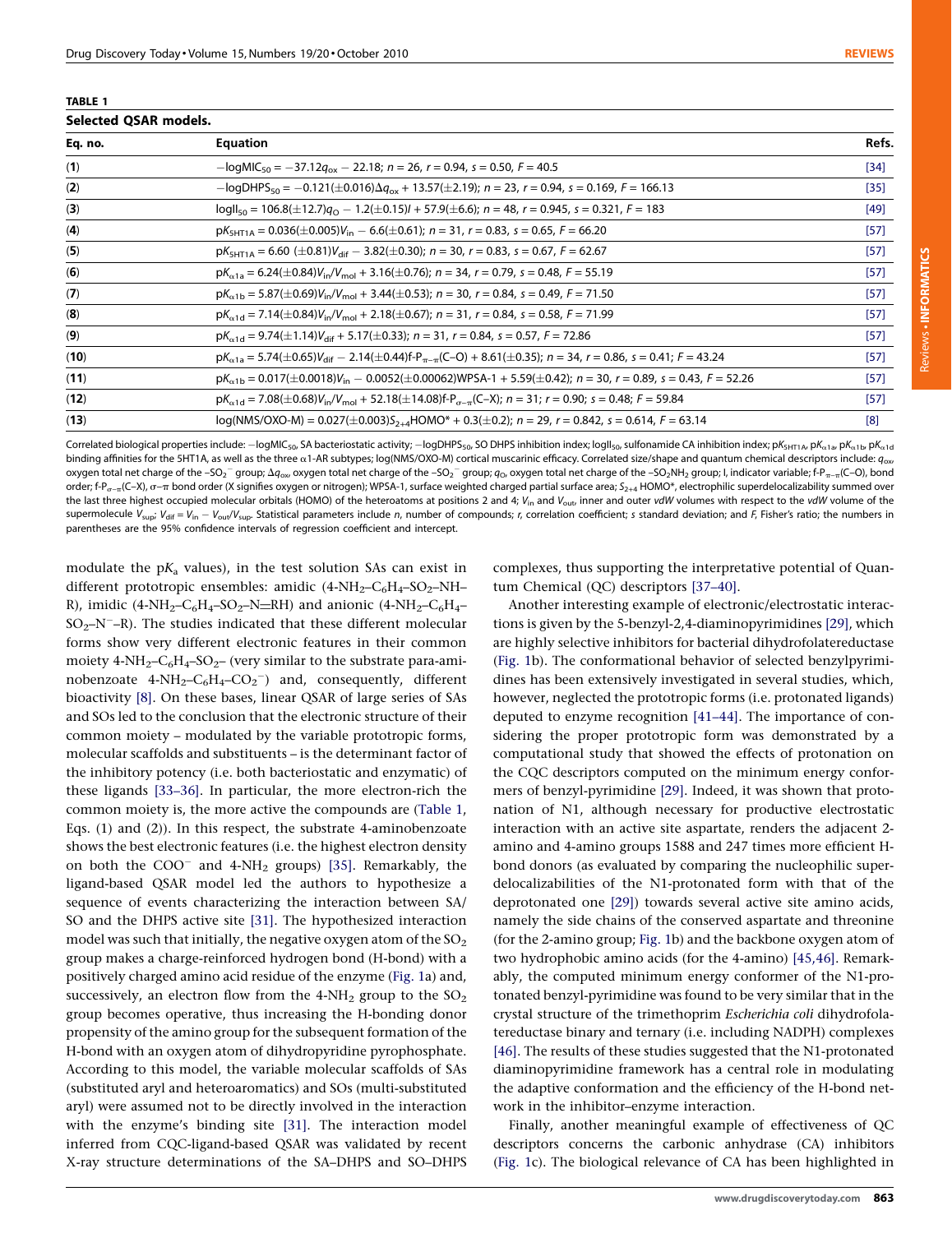a recent review article, in which CA is considered as a model system for protein studies [\[47\]](#page-7-0). This zinc enzyme catalyzes the reversible hydration of carbon dioxide, recognizing both its regular substrate  $CO<sub>2</sub>$  and the product  $HCO<sub>3</sub><sup>-</sup>$ . Aromatic and heterocyclic sulfonamides are very specific inhibitors of CA when the sulfonamido group  $(-SO<sub>2</sub>NH<sub>2</sub>)$  is unsubstituted. Such inhibitors bind as anions (as  $-SO<sub>2</sub>NH<sup>-</sup>$  that is the deprotonated form of  $-SO<sub>2</sub>NH<sub>2</sub>$  and a transition state analog of the substrate  $\mathrm{HCO_3}^-$ ) to the active site of CA, the sulfonamide nitrogen atom being involved in the coordination of the  $Zn^{2+}$  ion. Moreover, the NH<sup>-</sup> group participates in an H-bond with the oxygen atom of T199, which, in turn, is engaged in another H-bond with the carboxylate group of E106 [\(Fig. 1c](#page-3-0)). One of the oxygen atoms of the  $-SO_2NH^-$  moiety also participates in an Hbond with the backbone NH group of T199. This interaction model from X-ray crystallography determinations [\[47\]](#page-7-0) is an exemplar of the complex adaptive interdependencies between intramolecular (e.g. between  $SO_2NH^-$  group and its bound substituted aromatic/ heteroaromatic ring) and intermolecular (e.g. between inhibitor and CA binding site residues) interactions. QC studies on wide series of aromatic and heterocyclic sulfonamides served to determine the stereo-electronic features of the protonated (neutral) and deprotonated (anionic) forms of sulfonamides [\[48–50\].](#page-7-0) The most representative ligand-based QSAR model that summarizes, by a simple linear equation, the correlative behavior of 48 CA inhibitors (i.e. 20 substituted aromatic and 28 heteroaromatic sulfonamides) is represented by Eq. (3) in [Table 1.](#page-4-0) This model suggests that the less electron rich and the less nucleophilic the  $-SO_2NH_2$  and  $-SO_2NH^$ groups are, the more active the inhibitors are [\[48,49\].](#page-7-0) This conclusion is unusual. In fact, although the interacting species are oppositely charged, there exists an inverse proportionality between the negative charge on the  $-SO_2NH^-$  group and the inhibitory activity [\[48,49\].](#page-7-0) This apparent contradiction can be explained by recalling the important role of proton exchange in the two-step mechanism of CA inhibition by sulfonamides [\[47\].](#page-7-0)

The information from ligand-based CQC–QSAR was also integrated with that from intermolecular interaction descriptor-based QSAR (i.e. based on molecular mechanics calculations on ligand– enzyme complexes) providing meaningful interpretations of the functioning mechanism of CA inhibitors [\[48–51\]](#page-7-0).

#### Selected examples: ligand-based QSAR modeling of G-protein-coupled receptor ligands

Although integral membrane proteins have essential roles in numerous physiologic functions, structure-based drug design on these systems is hampered by the slenderness of high-resolution structural models of these systems [\[52\].](#page-7-0) The most privileged targets of currently used drugs are G-protein-coupled receptors (GPCRs), which constitute the largest superfamily of membrane proteins [\[3\]](#page-6-0). GPCRs are dynamic and flexible proteins that exist as conformational ensembles [\[3\]](#page-6-0). Thus, the ability to obtain good ligand-based QSAR models by specific ligands showing large chemo-type variability (which reflects the adaptive/dynamic nature of the GPCR binding site) depends primarily on the availability of descriptors able to capture the strict ligand–receptor dynamic complementary criteria, which determine the bio-effect [\[53,54\].](#page-7-0) It has been shown that the supermolecule approach and the derived size and shape descriptors defined on the ligand bioactive protonated form were successful in deriving simple QSAR models for molecular series of

very heterogeneous ligands of AMINE GPCRs [\[17,55–57\].](#page-6-0) In this framework, CQC served to prime ligand conformations for subsequent size/shape-based QSAR modeling. The first crystal structure of an AMINE GPCR, the  $\beta_2$ -adrenergic receptor ( $\beta_2$ -AR) in complex with the partial inverse agonist carazolol, was released at the end of 2007 [\[58\]](#page-7-0). The structure confirms the essential role of a conserved aspartate in helix 3 as a fundamental recognition point for the protonated nitrogen atom of the ligands, as predicted by extensive computational modeling experiments both on isolated ligands (using semi-empirical quantum chemical methods) and on ligand–receptor complexes (obtained by molecular mechanics and dynamic calculations) [\[57\]](#page-7-0) [\(Fig. 1](#page-3-0)d). According to the ligand 3D pharmacophore, the supermolecule approach assumes that the vdW volume, obtained by superimposing the pharmacophoric elements of the most structurally different ligands characterized by the highest affinities for the same receptor (i.e. supermolecule), might reflect the overall shape and conformational plasticity of the high affinity state of the receptor binding site. With this approach, size and shape descriptors are computed by comparing the vdW volume of the CQC-energy minimized structure of each protonated ligand with the vdW volume of a supermolecule chosen as a template. For each subset of analogs, the ligand showing the highest affinity for a given receptor is chosen as a component of the reference supermolecule. The CQC-energy minimized ligand(s) chosen for the construction of the supermolecule are superimposed by a topologically rigid body fit procedure based on given pharmacophoric criteria. To compute molecular descriptors relative to the supermolecule, all other CQC-energy minimized compounds constituting the TS are, thus, rigidly superimposed on the analog compound present in the supermolecule or on its structurally closest compound. Size and shape descriptors defined within the supermolecule approach include  $V_{\text{in}}$  and  $V_{\text{out}}$ , which are, respectively, the intersection and the outer vdW volume of the considered ligand with respect to the volume of the reference supermolecule, and  $V_{\text{dif}} = (V_{\text{in}} - V_{\text{out}})/V_{\text{sup}}$ , where  $V_{\text{sup}}$  is the molecular volume of the reference supermolecule. According to the definition of these size and shape descriptors, higher affinities are realized by maximizing  $V_{\text{in}}$  and by minimizing  $V_{\text{out}}$ . For its formulation,  $V_{\text{dif}}$  is a normalized size and shape descriptor, which takes into account the information content encoded by both  $V_{\text{in}}$  and  $V_{\text{out}}$ .

The good performance of the supermolecule approach, which mimics short-range intermolecular interactions (long-range electrostatic intermolecular interactions being mainly satisfied by the charge-reinforced H-bond between the protonated nitrogen atom of the ligand and the conserved aspartate of the receptor binding site), was shown in several QSAR modeling studies (i.e. [Table 1](#page-4-0), Eqs.  $(4)-(12)$ ), in which the supermolecule concept characterizes both the affinity and the selectivity profiles of the considered receptors [\[17,55–57\].](#page-6-0) The approach demonstrated was useful as a tool to describe both congeneric and non-congeneric series of compounds in an extended chemical space, amenable of continuous upgrading by new experimental bio-data. Moreover, the approach enables systematic structural permutations of chemically different pharmacophores and scaffolds, which can aid de novo design of high affinity compounds.

One of the first examples of CQC–QSAR useful for in silico functional screening of GPCR ligands is represented by a study on functionally different ligands (i.e. antagonists, partial and full ago-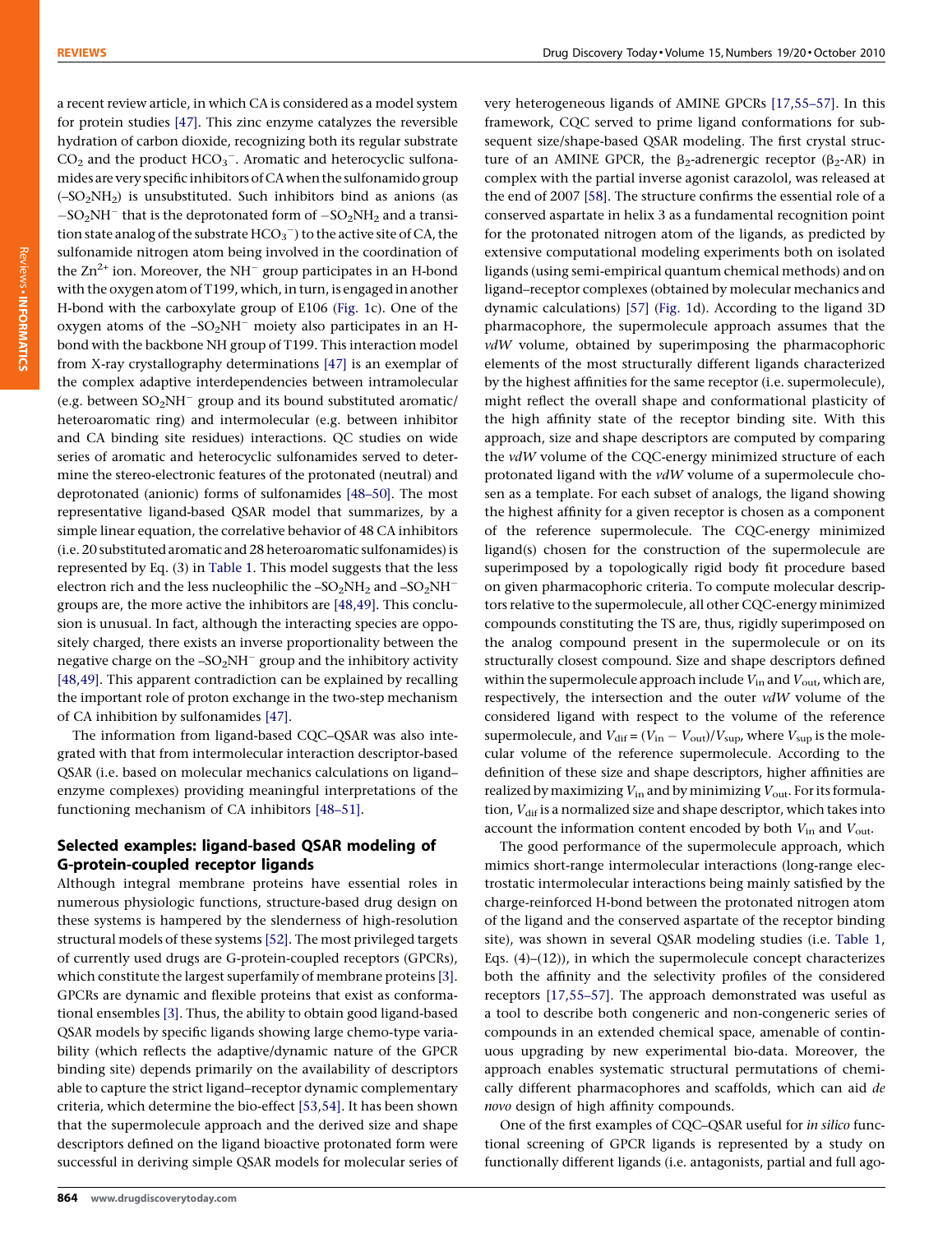<span id="page-6-0"></span>nists) of the M1 muscarinic receptor[8,59]. Indeed, it was possibleto obtain semi-empirical CQC descriptors, which correlated linearly with the ligand cortical muscarinic efficacy [\(Table 1](#page-4-0), Eq. (13)). The study also emphasized the role of protonation of the tertiary amine function on the H-bonding acceptor propensity (i.e. quantified by the electrophilic superdelocalizability descriptor) of heteroatoms (i.e. nitrogen and oxygen) at positions 2 and 4 [8,59]. Such propensity increased on going from the deprotonated to the protonated forms for agonists, whereas the opposite held for antagonists.

Finally, the most relevant structure–activity relationships on novel potent AT1 angiotensin II receptor antagonists, based on the 4-phenylquinoline structure, were rationalized by considering the electrophilic superdelocalizability computed over the anionic moiety of the antagonists [\[60\].](#page-7-0) This reactivity descriptor enabledthe classification of ligands with respect totheir binding affinities, being 0.43 for subnanomolar ligands, between 0.36 and 0.40 for nanomolar ligands, and approximately 0.32 for micromolar ligands [\[60\].](#page-7-0)

#### Concluding remarks

Information/computation technologies provide an astonishing amount of methods/approaches for drug discovery, of which CQC methods are the most integrative and accurate, as well as

reasonably fast to calculate (at least at the semi-empirical level of theory). Drug discovery, at the molecular level, is heavily based on the understanding of the adaptive interplay between intramolecular and intermolecular interactions in ligand–drug-target complexes. CQC methods, if focused on the study of the adaptability of ligands/drugs, generate affordable reactivity descriptors (at the atomic and electronic levels) based on the TS variation of intramolecular interactions, thus generating ligand-based adaptive interaction propensity descriptors that produce causative/interpretive QSAR and, hence, sound information for drug design. In conclusion, the enthalpic characterization of ligand interaction propensity for the receptor can be more precisely determined using CQC computations. This approach is even more useful for drug resistance [\[61\]](#page-7-0), drug-target residence time [\[62\],](#page-7-0) computational multitarget screening drug discovery [\[63\]](#page-7-0) and covalent-directed drug discovery [\[64\],](#page-7-0) in which the correct control of adaptive propensity of ligands/drugs is essential.

#### Acknowledgement

This study was supported by a Telethon-Italy grant no. S00068TELU (to F.F.).

#### References

- 1 Jorgensen, W.L. (2004) The many roles of computation in drug discovery. Science 303, 1813–1818
- 2 Jorgensen, W.L. (2009) Efficient drug lead discovery and optimization. Acc. Chem. Res. 42, 724–733
- 3 Fanelli, F. and De Benedetti, P.G. (2005) Computational modeling approaches to structure-function analysis of G protein-coupled receptors. Chem. Rev. 105, 3297–3351
- 4 Agrafiotis, D.K. et al. (2007) Recent advances in chemoinformatics. J. Chem. Inf. Model. 47, 1279–1293
- 5 Karelson, M. et al. (1996) Quantum-chemical descriptors in QSAR/QSPR Studies. Chem. Rev. 96, 1027–1044
- 6 Cavalli, A. et al. (2006) Target-related applications of first principles quantum chemical methods in drug design. Chem. Rev. 106, 3497–3519
- 7 Raha, K. et al. (2007) The role of quantum mechanics in structure-based drug design. Drug Discov. Today 12, 725–731
- 8 De Benedetti, P.G. et al. (1995) Prototropic molecular forms and theoretical descriptors in QSAR analysis. J. Mol. Struct. Theochem 333, 1–17
- 9 Martin, Y.C. (2009) Let's not forget tautomers. J. Comput. Aided Mol. Des. 23, 693–704
- 10 Johnson, S.R. (2008) The trouble with QSAR (or how I learned to stop worrying and embrace fallacy). J. Chem. Inf. Model. 48, 25–26
- 11 Doweyko, A.M. (2008) QSAR: dead or alive? J. Comput. Aided Mol. Des. 22, 81–89
- 12 Zvinavashe, E. et al. (2008) Promises and pitfalls of quantitative structure–activity relationship approaches for predicting metabolism and toxicity. Chem. Res. Toxicol. 21, 2229–2236
- 13 Scior, T. et al. (2009) How to recognize and workaround pitfalls in QSAR studies: a critical review. Curr. Med. Chem. 16, 4297–4313
- 14 Cronin, M.T.D. and Schultz, T.W. (2003) Pitfalls in QSAR. J. Mol. Struct. Theochem 622, 39–51
- 15 Bissantz, C. et al. (2010) A medicinal chemist's guide to molecular interactions. J. Med. Chem. 10.1021/jm.100112j
- 16 Bahar, I. et al. (2010) Normal mode analysis of biomolecular structures: functional mechanisms of membrane proteins. Chem. Rev. 110, 1463–1497
- 17 De Benedetti, P.G. et al. (2000) The ad hoc supermolecule approach to receptor ligand design. J. Mol. Struct. Theochem 503, 1–16
- 18 Martin, Y.C. (2001) Diverse viewpoints on computational aspects of molecular diversity. J. Comb. Chem. 3, 231–250
- 19 Cozzini, P. et al. (2008) Target flexibility: an emerging consideration in drug discovery and design. J. Med. Chem. 51, 6237–6255
- 20 Raimondi, F. et al. (2008) Mechanisms of inter- and intra-molecular communication in GPCRs and G proteins. J. Am. Chem. Soc. 130, 4310–4325
- 21 Menziani, M.C. and De Benedetti, P.G. (1991) Direct and indirect theoretical QSAR modelling in sulfonamide carbonic anhydrase inhibitors. In QSAR: Rational Approaches on the Design of Bioactive Compounds (Silipo, C. and Vittoria, A., eds), p. 331, Elsevier
- 22 Kortagere, S. and Ekins, S. (2010) Troubleshooting computational methods in drug discovery. J. Pharmacol. Toxicol. Methods 61, 67–75
- 23 Leach, A.R. et al. (2010) Three-dimensional pharmacophore methods in drug discovery. J. Med. Chem. 53, 539–558
- 24 Wolber, G. et al. (2008) Molecule-pharmacophore superpositioning and pattern matching in computational drug design. Drug Discov. Today 13, 23–29
- 25 Lill, M.A. (2007) Multi-dimensional QSAR in drug discovery. Drug Discov. Today 12, 1013–1017
- 26 Lewis, R.A. (2005) A general method for exploiting QSAR models in lead optimization. J. Med. Chem. 48, 1638–1648
- 27 Guha, R. (2008) On the interpretation and interpretability of quantitative structure– activity relationship models. J. Comput. Aided Mol. Des. 22, 857–871
- 28 Bajorath, J. et al. (2009) Navigating structure-activity landscapes. Drug Discov. Today 14, 698–705
- 29 De Benedetti, P.G. (1992) Electrostatics in quantitative structure–activity relationship analysis. J. Mol. Struct. Theochem 256, 231–248
- 30 Puzyn, T. et al. (2008) Calculation of quantum-mechanical descriptors for QSPR at the DFT level: is it necessary? J. Chem. Inf. Model. 48, 1174–1180
- 31 De Benedetti, P.G. (1987) Structure–activity relationships and mechanism of action of antibacterial sulphanilamides and sulphones. In Advances in Drug Research (Testa, B., ed.), pp. 227–279, Academic Press
- 32 Bell, P.H. and Roblin, R.O.J. (1942) Studies in chemotherapy. VII: a theory of the relation of structure to activity of sulfanilamide type compounds. J. Am. Chem. Soc. 64, 2905–2917
- 33 De Benedetti, P.G. et al. (1981) Structure–activity relationships in dihydropteroate synthase inhibition by sulfanilamides: comparison with the antibacterial activity. J. Med. Chem. 24, 454–457
- 34 De Benedetti, P.G. and Frassineti, C. (1983) A theoretical study of the structure– activity relationship in diaryl sulphones, comparison with sulpha drugs. J. Mol. Struct. Theochem 92, 191–196
- 35 De Benedetti, P.G. et al. (1987) Quantitative structure–activity analysis in dihydropteroate synthase inhibition by sulfones: comparison with sulfanilamides. J. Med. Chem. 30, 459–464